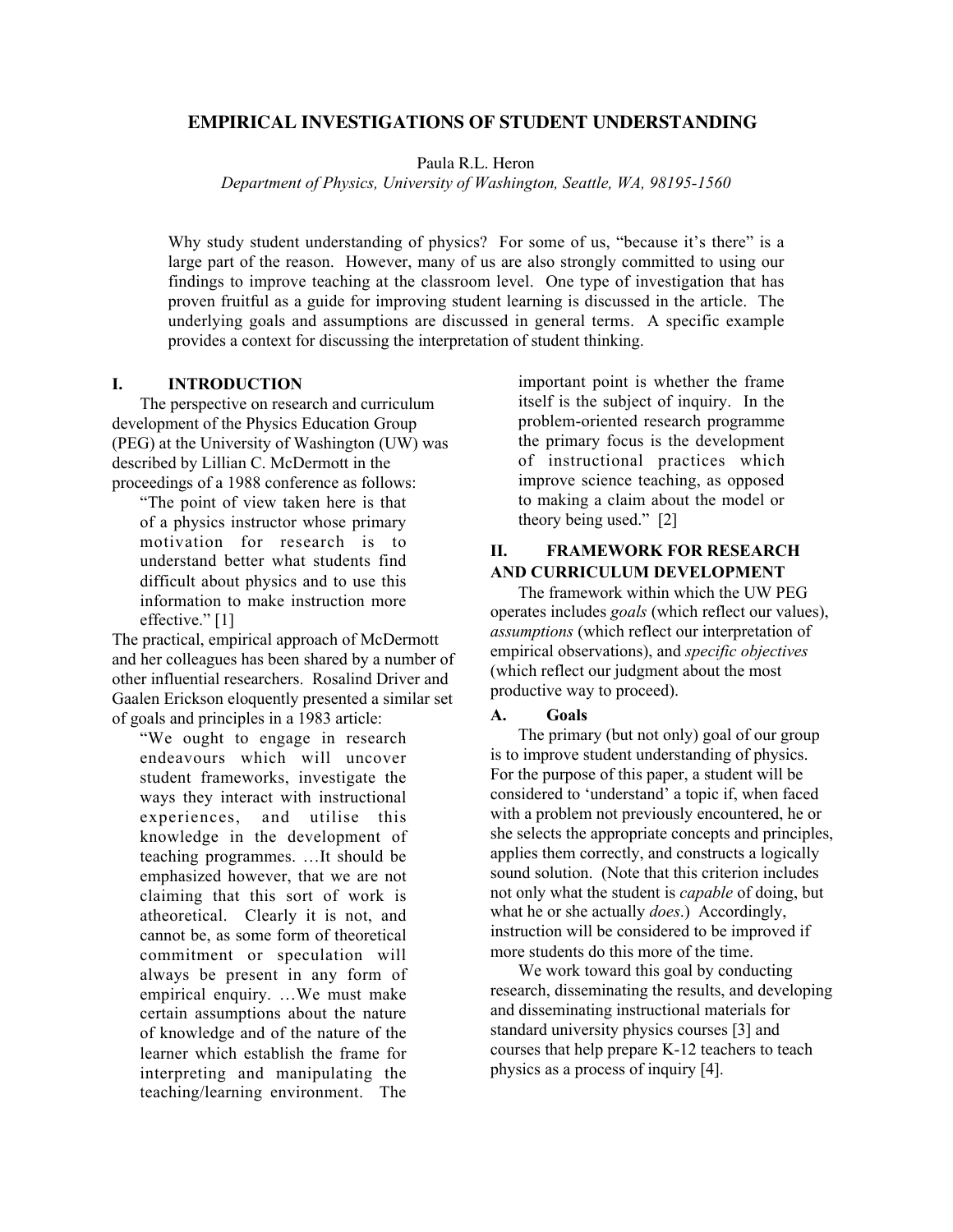#### **B. Underlying assumptions**

It is well known that in spite of careful instruction by skilled and knowledgeable teachers, many physics students respond incorrectly to certain types of questions that require qualitative reasoning rather than formula manipulation. In some topic areas there is extensive documentation in the research literature of common student errors [5]. Such observations form the basis for several generalizations that guide our efforts in research and curriculum development [6]. Two assumptions that are consistent with the evidence are discussed below.

 *Many student errors reflect the presence of knowledge, not its absence.*

As McDermott observed in 1988: "Students have certain incorrect ideas about physics that they have not learned through formal instruction, or at least that they were not intentionally taught."  $[1]$ 

*Taking students' ideas into account is necessary (but not sufficient) for more effective instruction.*

Many efforts to improve instruction involve changes in the presentation of the concepts by resequencing topics or through the use of novel demonstrations or simulations. Other efforts target the mode of presentation  $-$  shifting from traditional "passive" lecture instruction to more interactive, "student-centered" approaches. In many cases in which improvements in student learning have been convincingly documented, there are many variables that are difficult to separate. Chief among these is the familiarity of the instructor (or curriculum designer) with student difficulties with the specific topics in question. A study by Hake that is often cited as evidence that "interactive engagement" techniques are more effective than traditional ones is a case in point. The study dealt with a topic (Newtonian mechanics) for which a great deal is known about student difficulties [7]. However, it is not clear that the use of "interactive" techniques would be as effective for topics in which little is known about student difficulties. In fact, there is evidence that instruction in a 'studio' or 'workshop' format may not be significantly more effective than traditional lecture-based instruction [8]. Therefore we continue to view detailed, topicspecific knowledge of student knowledge as

indispensable (although not sufficient) for improving instruction.

#### **C. Specific objectives**

In 1988, McDermott outlined a research agenda that continues to guide fruitful investigations and that has broadened in scope to include topics beyond the introductory level.

ìTo guide the design of curriculum, we need answers to questions such as those below for all topics in introductory physics:

 What ideas do students have before instruction that might interfere with the development of a sound conceptual understanding?

 Which ideas can be built upon to promote student learning and which need to be changed?

 Are linguistic elements of such critical important that they need to be singled out for special attention?

- What conceptual difficulties do students encounter during instruction?
- What strategies can help overcome these difficulties?" [1]

These questions can be answered only through empirical investigation. Intuition, experience, and specific theories all provide guidance but are not reliable predictors.

# **III. EXAMPLE OF AN EMPIRICAL INVESTIGATION**

The major sources of data used in our research are students' responses to questions asked in interviews and on quizzes or course examinations. The design of these problems and the analysis (both qualitative and quantitative) of the responses are illustrated in detail in many other articles by our group. A brief example is given here.

In a report of an investigation of student understanding of the first law of thermodynamics, we identified several *specific difficulties* [9]. This term refers to incorrect or inappropriate ideas, or flawed patterns of reasoning. The investigation centered on a series of problems on the adiabatic compression of an ideal gas. In the most common version, used in interviews and on written questions, students were asked to consider a quick compression of the air inside a sealed plastic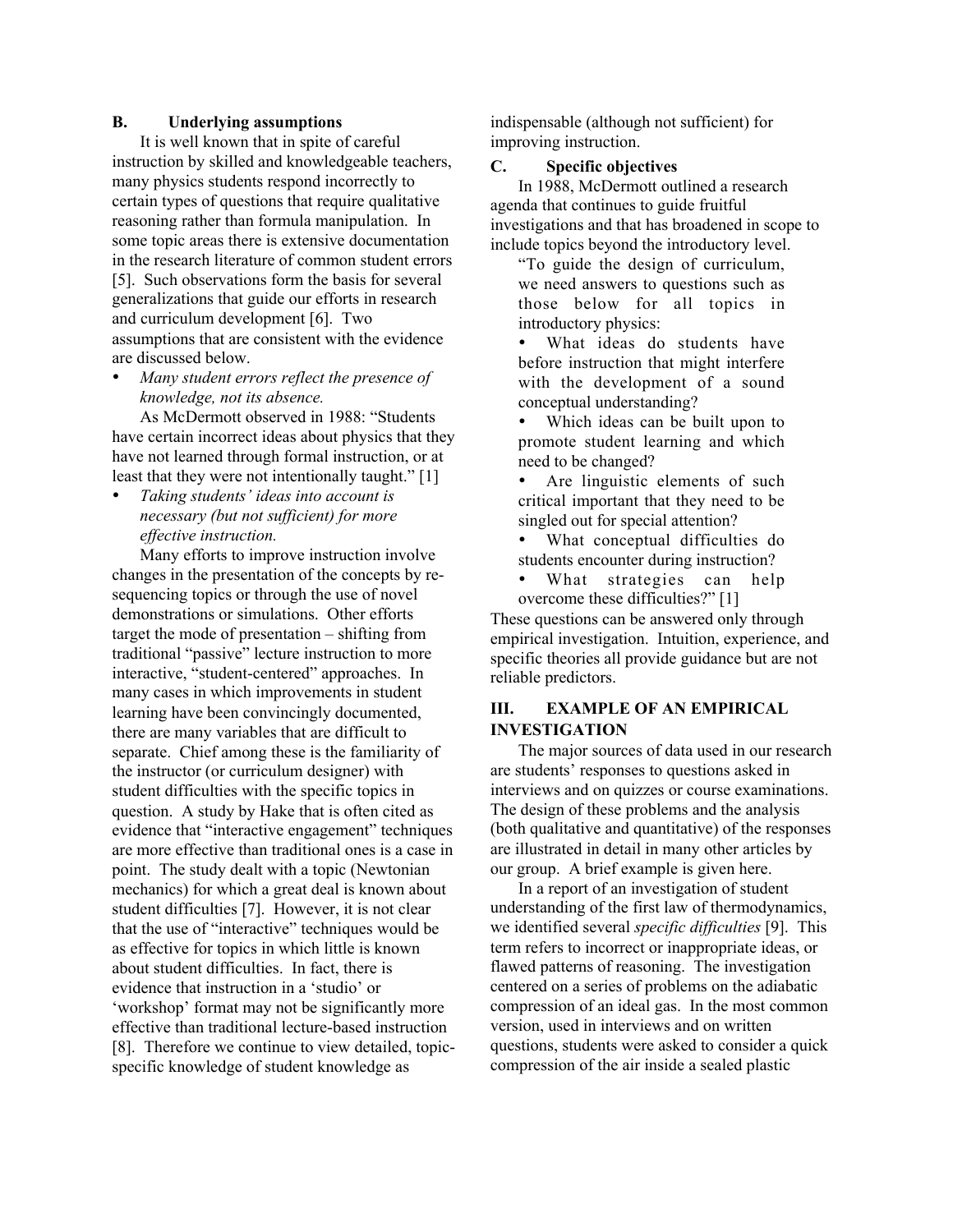bicycle pump. They were asked whether the temperature of the air would increase, decrease, or remain the same, and to explain their reasoning. They were expected to recognize that since the compression is quick, it can be considered to be adiabatic and therefore the work done by the piston will raise the internal energy. They were also expected to treat the air as an ideal gas and conclude that the temperature will increase [10].

Most students stated correctly that the temperature would increase. However, few gave correct explanations. Many seemed to assume that the smaller volume would ensure higher temperature. Some students argued (erroneously) on the basis of the ideal gas law that a smaller volume implies a higher temperature [11]. Others referred to processes at the microscopic level. The explanations varied in complexity. Some represented mechanistic reasoning: "If the distance" between the molecules is smaller, then there is more chance of a collision between the particles, and so when they collide energy is released and the temperature rises." Other explanations more closely resembled statements of fact: "The molecules of gas are closer together, making the energy higher."

Describing student ideas in terms of difficulties is, in part, an acknowledgment of this variation. The decision to discuss student knowledge in terms of difficulties also reflects the practical, instruction-oriented approach taken by our group. Identification of a difficulty provides a target for instruction. Moreover, in communicating with traditional physicists (including most university physics instructors), the idea needs no further explication and no introduction of new terminology.

Hammer takes a different, but similarly inclusive, approach in describing student knowledge as consisting of 'resources' [12]. In this framework, tackling a physics problem is viewed as a process of activating resources. Student errors are attributed to the activation of inappropriate resources, of which diSessa's *phenomenological primitives* or *p-prims* are one species [13]. As Hammer points out, resources and difficulties are not complementary. However, they are related. For instance, the p-prim 'closer means stronger' can be thought of as a valueneutral resource. It is appropriate in some circumstances (*e.g.,* the attraction or repulsion between magnets varies with the distance between them) and inappropriate in others (*e.g.,* the brightness of lightbulbs in a circuit does *not* vary with proximity to the battery). We interpret the latter claim as a *difficulty* that must be addressed in instruction on circuits.

Niedderer and Schecker identified two types of descriptions of student knowledge:

ìOperational descriptions give reports of student behavior in specific situations. Theoretical descriptions try to make inferences about conceptions, concepts, ideas, schemes, or abilities students show over a range of different situations." [14]

Descriptions of student difficulties may be of either type (or somewhere in between), depending on the circumstances.

Some difficulties we identified were described in 'operational' terms. For example, 'arguing erroneously on the basis of the ideal gas law' is operational in the sense that it reports *what* happened, without speculating as to *why*. Other difficulties can be described in more theoretical terms. We often label ideas that students express explicitly and defend strongly in the face of evidence and counter-arguments as 'beliefs.' The term is a convenient label for an idea that seems to underlie a common student response to a specific physical situation. The claim that the temperature of the air in the bicycle pump increases because collisions between molecules 'give off heat' or 'release energy' is an example.

It must be emphasized that the existence of a belief is an *assumption* on the part of the researcher. Specifically, if students *act as if* they believe something and if instruction intended to modify that belief is successful, then the assumption is justified *for this purpose*. (The criteria for making and retaining an assumption may be different if the goal is development of a theory of learning.) In many cases, such assumptions have proven highly productive. For instance, McDermott and Shaffer took into account student 'beliefs' about current and voltage in developing highly effective instructional materials on electric circuits [15].